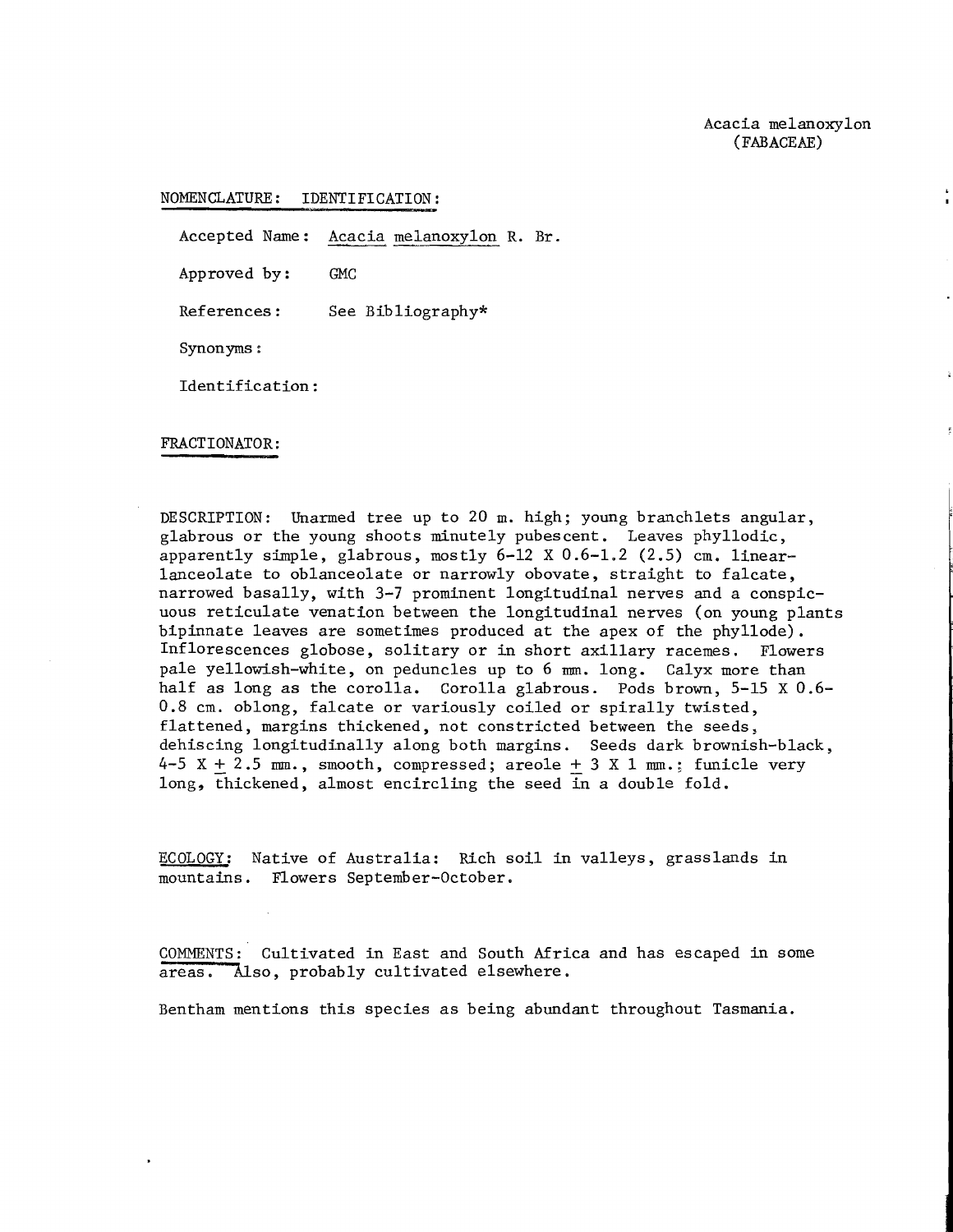$\mathbf{r}$ 

USES: Well known by the common name "blackwood". Wood is used for furniture making and other construction purposes.

Bark has been used as a fish poison by the aborigines. Also, has been suspected in livestock poisoning.

 $\mathcal{L}_{\mathcal{L}}$ 

 $\bullet$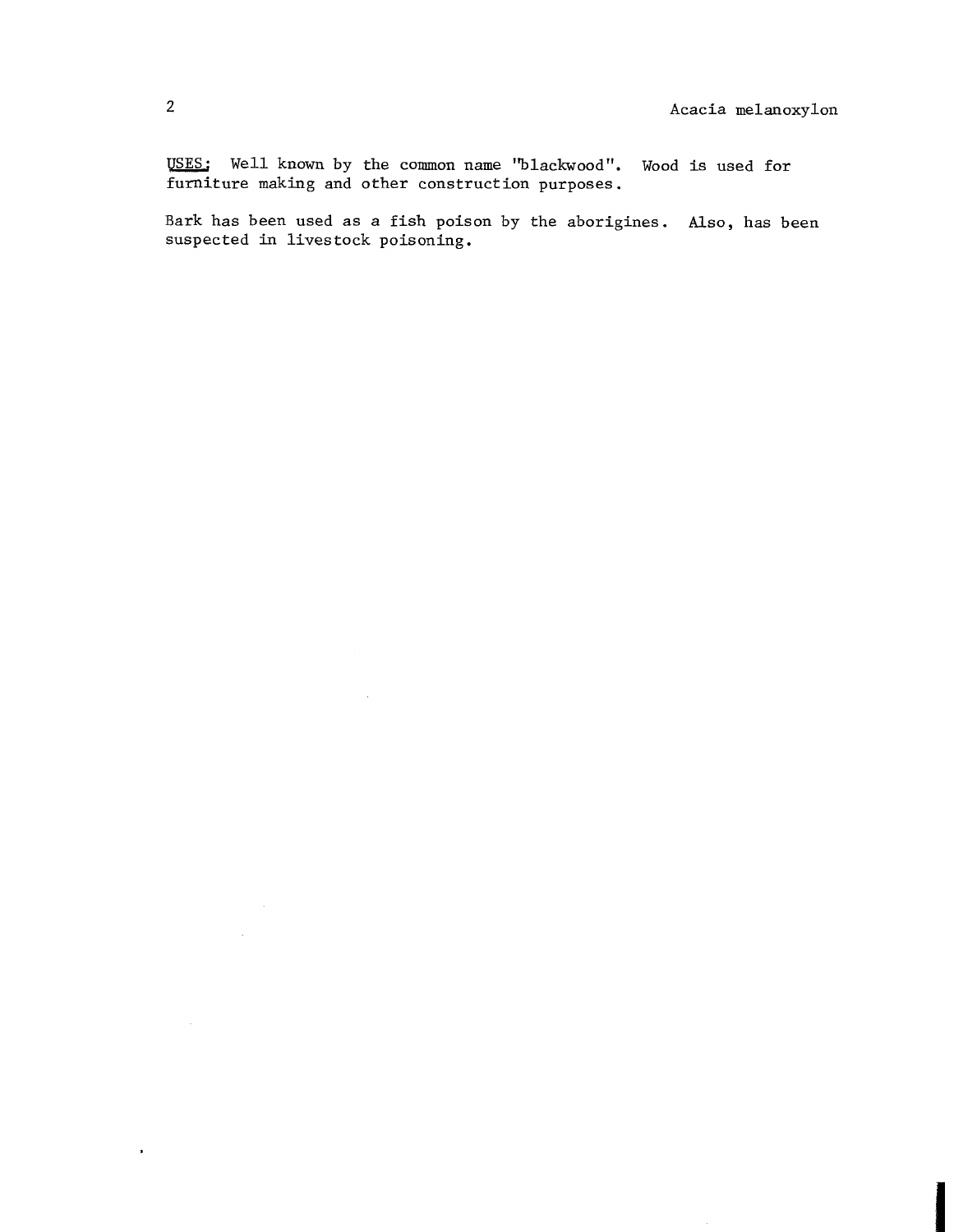Acacia

## ACTIVITY DATA IN SPECIES OF Acacia:

|    | A. albida                 | WA                     | DN          |        | Kupchan     |
|----|---------------------------|------------------------|-------------|--------|-------------|
|    | A. angustissima           | SA                     | $\rm DK$    | Tannin | Brewer      |
|    | A. catechu                | $\mathbf{L}\mathbf{L}$ | $\mathbf C$ |        |             |
| A. | cunninghamii              | WA                     | DM          |        | Price       |
| A. | decurrens                 | $\mathbf{KB}$          | C           |        | Kupchan     |
|    | A. gerrardii              | WA                     | DM          |        | Jordaan     |
| Α. | glomerosa                 | PS                     | $\mathbf C$ |        | Hudson      |
|    | A. ixiophylla             | LL                     | DK          | Tannin | Clark-Lewis |
| A. | leptocarpa                | WA                     | DM          |        | Price       |
|    | A. mearnsii               | WA<br>l.               | $\mathbf c$ |        |             |
|    | A. melanoxylon            | SA, KB                 | $\mathbf C$ |        | Price       |
|    | A. pilispina              | WA                     | $\mathbf C$ | Tannin | Kupchan     |
|    | A. pulchella              | WA                     | $\mathbf C$ |        | Jeffries    |
|    | A. rhodoxylon             | $\mathbf{L}$           | DM          |        | Price       |
|    | A. suberiana var. villosa | PS                     | $\mathbf C$ |        | Quimby      |
| A. | simsii                    | ${\sf SA}$             | <b>DM</b>   |        | Price       |
|    | A. spectabilis            | WA                     | $\mathbf C$ |        | Price       |
|    |                           |                        |             |        |             |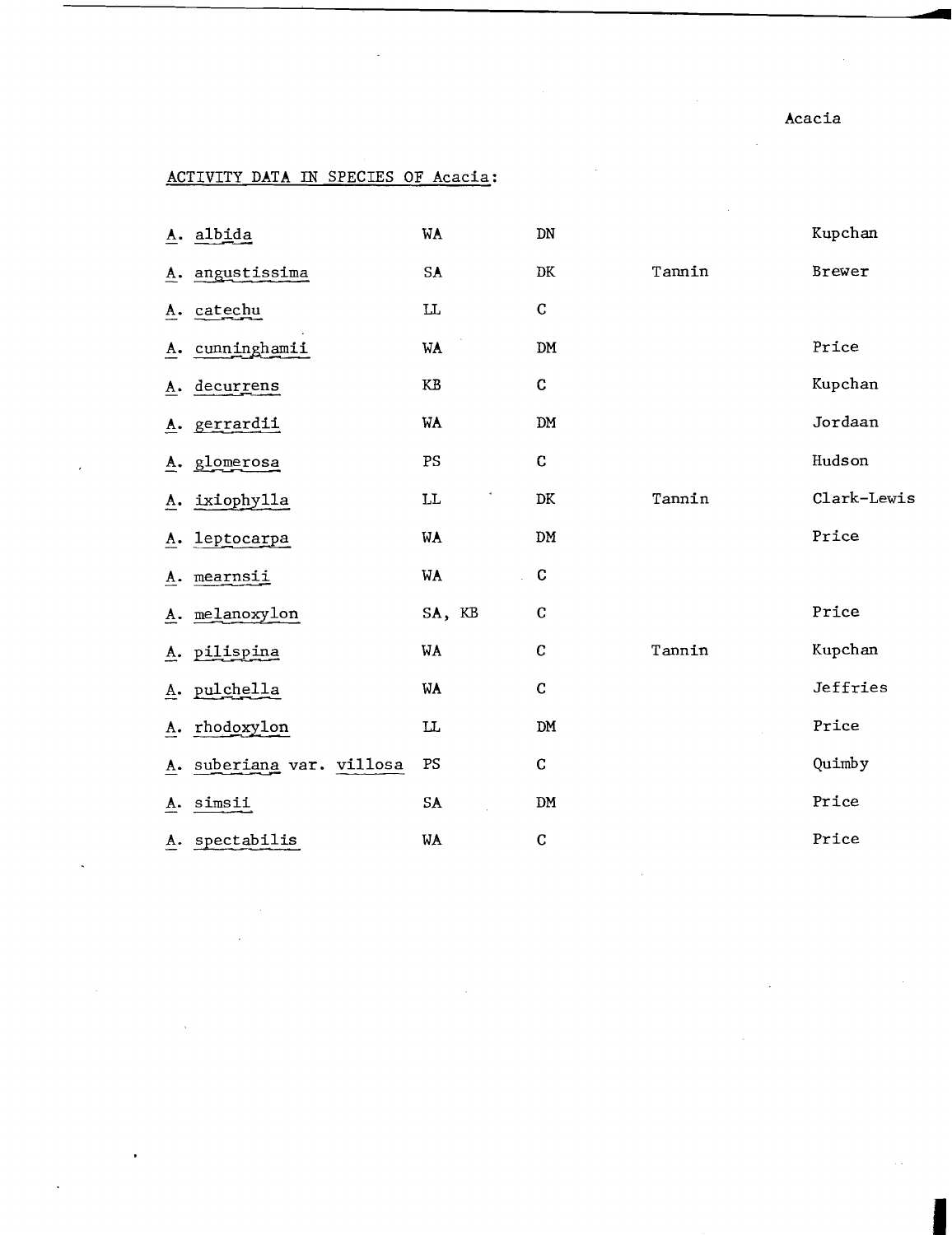## REFERENCES :

- Barbosa, L .A. Grandvaux, 1968. Conservation of Vegetation in Africa South of the Sahara: LIArchipel du Cap-Vert. Acta Phytogeogr. Suecia 54:  $94-97$  (cf. p. 97).
- Bentham, G., 1864. Flora Australiensis (Reprint 1967). L. Reeve & Co. Vol. 2: 388-89.
- \*Black, J.M., 1963. Flora of South Australia. Part I1 (Second Edition), Casuarinaceae - Euphorbiaceae. W.L. Hawes, Govt. Printer, Adelaide; p. 420.
- \*Brenan, J.P.M., 1959. Flora of Tropical East Africa: Leguminosae subfamily Mimosoideae. Crown Agents for Oversea Govts. & Administrations, p. 53.
- \*Burbidge, N.T. & M. Gray, 1970. Flora of the A.C.T. Australian National Univ. Press, Canberra; pp. 202, 204, 205.
- Burst, E., 1942. The Poisonous Plants of New South Wales. Sidney; 498 pp.
- \*Ross, J.H., 1975. The naturalized and cultivated exotic Acacia species in South Africa. Bothalia ll(4): 463-470 (cf. pp. 468-69).

OTHER PERTINENT REFERENCES NOT REVIEWED HERE:

Tindale, Mary D. & D.G. Roux, 1969. A phytochemical survey of the Australian species of Acacia. Phytochemistry 8: 1713-1727.

, 1974. **An** extended phytochemical survey of Australian species of Acacia: chemotaxonomic and phylogenetic aspects. Phytochemistry 13: 829-839.